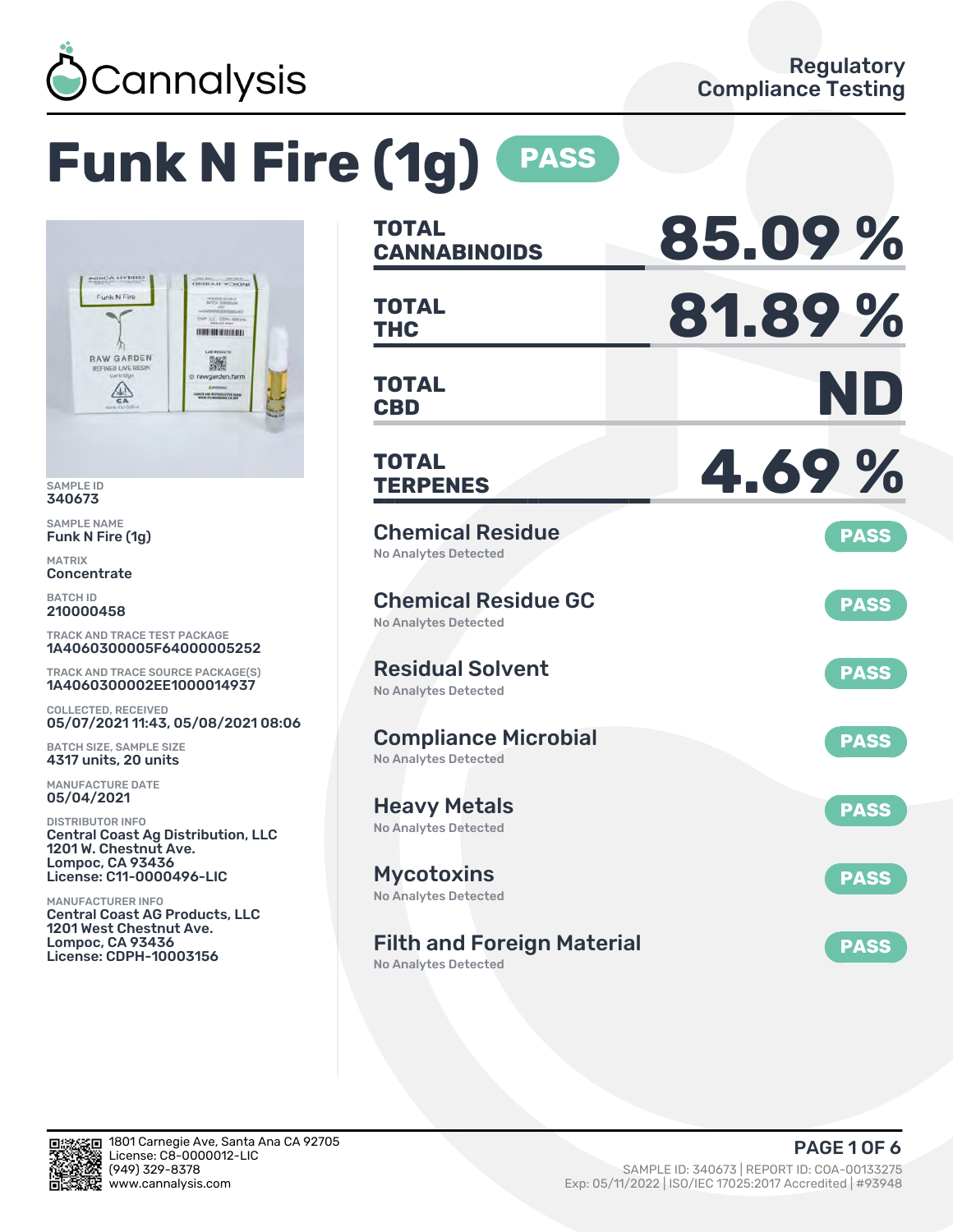

## CANNABINOID ANALYSIS

Total THC,CBD value(s) have been decarboxylated.

| TOTAL THC:          | 818.9 mg/g (81.89 %), 818.9 mg per package |
|---------------------|--------------------------------------------|
| TOTAL CBD:          | ND.                                        |
| TOTAL CANNABINOIDS: | 850.9 mg/g (85.09 %)                       |

UNIT OF MEASUREMENT:

| Milligrams per Gram(mg/g) |  |  |
|---------------------------|--|--|
|---------------------------|--|--|

| <b>ANALYTE</b>         | <b>RESULT</b>           | LOD    | <b>LLOO</b> | <b>ANALYTE</b>   | <b>RESULT</b>        | <b>LOD</b> | <b>LLOO</b> |
|------------------------|-------------------------|--------|-------------|------------------|----------------------|------------|-------------|
| THCa                   | ND                      | 0.2000 | 0.4000      | CBD <sub>v</sub> | ND                   | 0.2000     | 0.4000      |
| D9THC                  | 818.9 mg/g (81.89 %)    | 0.2000 | 0.4000      | CBGa             | <b>ND</b>            | 0.2000     | 0.4000      |
| D8THC                  | <b>ND</b>               | 0.2000 | 0.4000      | <b>CBG</b>       | 28.57 mg/g (2.857 %) | 0.2000     | 0.4000      |
| <b>THC<sub>v</sub></b> | $3.426$ mg/g (0.3426 %) | 0.2000 | 0.4000      | CBN              | <b>ND</b>            | 0.2000     | 0.4000      |
| CBDa                   | ND                      | 0.2000 | 0.4000      | CBC              | <b>ND</b>            | 0.2000     | 0.4000      |
| <b>CBD</b>             | <b>ND</b>               | 0.2000 | 0.4000      |                  |                      |            |             |
|                        |                         |        |             |                  |                      |            |             |

#### ADDITIONAL INFORMATION

| Method:              | SOP-TECH-001 | Sample Prepped: 05/10/2021 12:26  | Sample Approved: 05/11/2021 11:08  |  |
|----------------------|--------------|-----------------------------------|------------------------------------|--|
| Instrument: UPLC-DAD |              | Sample Analyzed: 05/10/2021 12:55 | Prep-Analytical Batch: 29244-23489 |  |



## TERPENE ANALYSIS

| <b>TOTAL TERPENES:</b>      |                                                   | 46.93 mg/g (4.693 %) |      |  |  |  |  |
|-----------------------------|---------------------------------------------------|----------------------|------|--|--|--|--|
| <b>UNIT OF MEASUREMENT:</b> | Milligrams per Gram(mg/g)                         |                      |      |  |  |  |  |
| <b>ANALYTE</b>              | <b>RESULT</b>                                     | LOD                  | LLO  |  |  |  |  |
| 3-Carene                    | <b>ND</b>                                         | 1.000                | 2.5( |  |  |  |  |
| Alpha cedrene               | <b>ND</b>                                         | 1.000                | 2.5( |  |  |  |  |
| Alpha pinene                | 1.395 mg/g $(0.1395\%)$                           | 0.1000               | 1.00 |  |  |  |  |
| Alpha terpineol             | <lloo< td=""><td>0.3260</td><td>0.65</td></lloo<> | 0.3260               | 0.65 |  |  |  |  |
| Beta myrcene                | 14.57 mg/g (1.457 %)                              | 0.5000               | 1.00 |  |  |  |  |
| Borneol                     | <b>ND</b>                                         | 1.000                | 2.50 |  |  |  |  |
| Camphor                     | <b>ND</b>                                         | 0.1000               | 0.5( |  |  |  |  |
| Cedrol                      | <b>ND</b>                                         | 0.5000               | 1.00 |  |  |  |  |
| Cis nerolidol               | ND.                                               | 2.500                | 5.0( |  |  |  |  |
| Fenchol                     | 1.134 mg/g (0.1134 %)                             | 0.5000               | 1.00 |  |  |  |  |
| Gamma terpinene             | <b>ND</b>                                         | 0.1000               | 0.5( |  |  |  |  |
| Geranyl acetate             | <b>ND</b>                                         | 0.1000               | 0.5( |  |  |  |  |
| Isoborneol                  | <b>ND</b>                                         | 0.5000               | 1.00 |  |  |  |  |
| Limonene                    | 14.68 mg/g (1.468 %)                              | 0.5000               | 2.5( |  |  |  |  |
| Menthol                     | <b>ND</b>                                         | 1.000                | 2.5( |  |  |  |  |
| Ocimene 2                   | <b>ND</b>                                         | 0.3450               | 1.72 |  |  |  |  |
| P-mentha-1,5-diene ND       |                                                   | 0.5000               | 1.00 |  |  |  |  |
| Sabinene                    | <b>ND</b>                                         | 0.5000               | 1.00 |  |  |  |  |
| Trans beta farnesene ND     |                                                   | 2.500                | 5.00 |  |  |  |  |
| Trans nerolidol             | <b>ND</b>                                         | 0.5000               | 2.5( |  |  |  |  |
|                             |                                                   |                      |      |  |  |  |  |

| ANALYTE                 | <b>RESULT</b>                                                                                                                             | <b>LOD</b> | <b>LLOQ</b> | <b>ANALYTE</b>         | <b>RESULT</b>                                       | <b>LOD</b> | <b>LLOQ</b> |
|-------------------------|-------------------------------------------------------------------------------------------------------------------------------------------|------------|-------------|------------------------|-----------------------------------------------------|------------|-------------|
| 3-Carene                | <b>ND</b>                                                                                                                                 | 1.000      | 2.500       | Alpha bisabolol        | <ll0q< td=""><td>0.1000</td><td>0.5000</td></ll0q<> | 0.1000     | 0.5000      |
| Alpha cedrene           | <b>ND</b>                                                                                                                                 | 1.000      | 2.500       | Alpha humulene         | 1.572 mg/g $(0.1572 \%)$                            | 0.5000     | 1.000       |
| Alpha pinene            | 1.395 mg/g (0.1395 %)                                                                                                                     | 0.1000     | 1.000       | Alpha terpinene        | <b>ND</b>                                           | 0.5000     | 1.000       |
| Alpha terpineol         | <lloq< td=""><td>0.3260</td><td>0.6520</td><td>Beta caryophyllene</td><td>7.642 mg/g (0.7642 %)</td><td>0.5000</td><td>1.000</td></lloq<> | 0.3260     | 0.6520      | Beta caryophyllene     | 7.642 mg/g (0.7642 %)                               | 0.5000     | 1.000       |
| Beta myrcene            | 14.57 mg/g (1.457 %)                                                                                                                      | 0.5000     | 1.000       | Beta pinene            | 2.089 mg/g $(0.2089\%)$                             | 0.6070     | 1.214       |
| Borneol                 | <b>ND</b>                                                                                                                                 | 1.000      | 2.500       | Camphene               | <b>ND</b>                                           | 0.5000     | 1.000       |
| Camphor                 | <b>ND</b>                                                                                                                                 | 0.1000     | 0.5000      | Caryophyllene oxide ND |                                                     | 0.5000     | 2.500       |
| Cedrol                  | <b>ND</b>                                                                                                                                 | 0.5000     | 1.000       | Cis geraniol           | <b>ND</b>                                           | 1.000      | 2.500       |
| Cis nerolidol           | <b>ND</b>                                                                                                                                 | 2.500      | 5.000       | Eucalyptol             | <b>ND</b>                                           | 0.1000     | 0.5000      |
| Fenchol                 | 1.134 mg/g $(0.1134 \%)$                                                                                                                  | 0.5000     | 1.000       | Fenchone               | <b>ND</b>                                           | 0.1000     | 0.5000      |
| Gamma terpinene         | <b>ND</b>                                                                                                                                 | 0.1000     | 0.5000      | Gamma terpineol        | <b>ND</b>                                           | 0.2090     | 0.5230      |
| Geranyl acetate         | ND.                                                                                                                                       | 0.1000     | 0.5000      | Guaiol                 | <b>ND</b>                                           | 2.500      | 5.000       |
| Isoborneol              | <b>ND</b>                                                                                                                                 | 0.5000     | 1.000       | Isopulegol             | <b>ND</b>                                           | 2.500      | 5.000       |
| Limonene                | 14.68 mg/g (1.468 %)                                                                                                                      | 0.5000     | 2.500       | Linalool               | 3.850 mg/g (0.3850 %)                               | 0.5000     | 1.000       |
| Menthol                 | <b>ND</b>                                                                                                                                 | 1.000      | 2.500       | Ocimene 1              | <b>ND</b>                                           | 0.1550     | 0.3100      |
| Ocimene 2               | <b>ND</b>                                                                                                                                 | 0.3450     | 1.725       | P-cymene               | <b>ND</b>                                           | 0.5230     | 1.045       |
| P-mentha-1,5-diene ND   |                                                                                                                                           | 0.5000     | 1.000       | Pulegone               | <b>ND</b>                                           | 0.1000     | 0.5000      |
| Sabinene                | <b>ND</b>                                                                                                                                 | 0.5000     | 1.000       | Terpinolene            | <ll0q< td=""><td>0.1000</td><td>0.5000</td></ll0q<> | 0.1000     | 0.5000      |
| Trans beta farnesene ND |                                                                                                                                           | 2.500      | 5.000       | Trans geraniol         | <b>ND</b>                                           | 0.5000     | 2.500       |
| Trans nerolidol         | <b>ND</b>                                                                                                                                 | 0.5000     | 2.500       | Valencene              | <b>ND</b>                                           | 0.5000     | 1.000       |

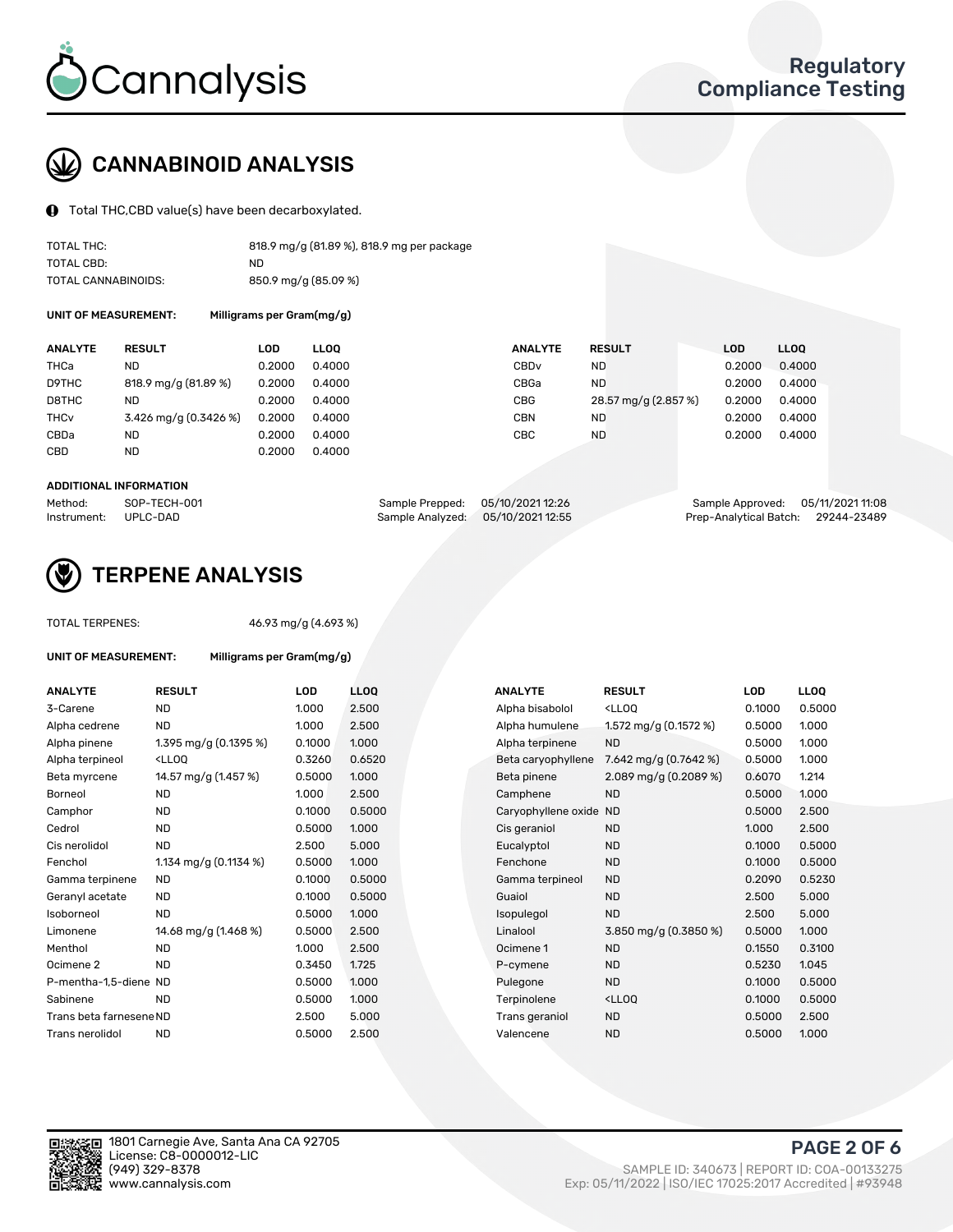

## Regulatory Compliance Testing

#### ADDITIONAL INFORMATION

Method: SOP-TECH-027 Sample Prepped: 05/11/2021 08:11 Sample Approved: 05/11/2021 19:46 Prep-Analytical Batch: 29239-23504



CHEMICAL RESIDUE ANALYSIS PASS

UNIT OF MEASUREMENT: Micrograms per Gram(ug/g)

| <b>ANALYTE</b>    | <b>RESULT</b> | LOD    | <b>LLOQ</b> | <b>ACTION LEVEL</b> |      | <b>ANALYTE</b>      | <b>RESULT</b> | <b>LOD</b> | <b>LLOQ</b> | <b>ACTION LEVEL</b> |      |
|-------------------|---------------|--------|-------------|---------------------|------|---------------------|---------------|------------|-------------|---------------------|------|
| Abamectin         | <b>ND</b>     | 0.0200 | 0.0400      | 0.1000              | Pass | Acephate            | <b>ND</b>     | 0.0200     | 0.0400      | 0.1000              | Pass |
| Acequinocyl       | <b>ND</b>     | 0.0200 | 0.0400      | 0.1000              | Pass | Acetamiprid         | <b>ND</b>     | 0.0200     | 0.0400      | 0.1000              | Pass |
| Aldicarb          | <b>ND</b>     | 0.0200 | 0.0400      | 0.0                 | Pass | Azoxystrobin        | <b>ND</b>     | 0.0200     | 0.0400      | 0.1000              | Pass |
| Bifenazate        | <b>ND</b>     | 0.0200 | 0.0400      | 0.1000              | Pass | <b>Bifenthrin</b>   | <b>ND</b>     | 0.0200     | 0.0400      | 3.000               | Pass |
| <b>Boscalid</b>   | <b>ND</b>     | 0.0200 | 0.0400      | 0.1000              | Pass | Carbarvl            | <b>ND</b>     | 0.0200     | 0.0400      | 0.5000              | Pass |
| Carbofuran        | <b>ND</b>     | 0.0200 | 0.0400      | 0.0                 | Pass | Chlorantraniliprole | <b>ND</b>     | 0.0200     | 0.0400      | 10.00               | Pass |
| Clofentezine      | <b>ND</b>     | 0.0200 | 0.0400      | 0.1000              | Pass | Coumaphos           | <b>ND</b>     | 0.0200     | 0.0400      | 0.0                 | Pass |
| Cyfluthrin        | <b>ND</b>     | 0.4000 | 1.000       | 2.000               | Pass | Cypermethrin        | <b>ND</b>     | 0.4000     | 1.000       | 1.000               | Pass |
| Daminozide        | <b>ND</b>     | 0.0200 | 0.0400      | 0.0                 | Pass | Diazinon            | <b>ND</b>     | 0.0200     | 0.0400      | 0.1000              | Pass |
| <b>Dichlorvos</b> | <b>ND</b>     | 0.0200 | 0.0400      | 0.0                 | Pass | Dimethoate          | <b>ND</b>     | 0.0200     | 0.0400      | 0.0                 | Pass |
| Dimethomorph      | <b>ND</b>     | 0.0200 | 0.0400      | 2.000               | Pass | <b>Ethoprophos</b>  | <b>ND</b>     | 0.0200     | 0.0400      | 0.0                 | Pass |
| Etofenprox        | <b>ND</b>     | 0.0200 | 0.0400      | 0.0                 | Pass | Etoxazole           | <b>ND</b>     | 0.0200     | 0.0400      | 0.1000              | Pass |
| Fenhexamid        | <b>ND</b>     | 0.0200 | 0.0400      | 0.1000              | Pass | Fenoxycarb          | <b>ND</b>     | 0.0200     | 0.0400      | 0.0                 | Pass |
| Fenpyroximate     | <b>ND</b>     | 0.0200 | 0.0400      | 0.1000              | Pass | Fipronil            | <b>ND</b>     | 0.0400     | 0.1000      | 0.0                 | Pass |
| Flonicamid        | <b>ND</b>     | 0.0200 | 0.0400      | 0.1000              | Pass | Fludioxonil         | <b>ND</b>     | 0.0200     | 0.0400      | 0.1000              | Pass |
| Hexythiazox       | <b>ND</b>     | 0.0200 | 0.0400      | 0.1000              | Pass | Imazalil            | <b>ND</b>     | 0.0200     | 0.0400      | 0.0                 | Pass |
| Imidacloprid      | <b>ND</b>     | 0.0200 | 0.0400      | 5.000               | Pass | Kresoxim methyl     | <b>ND</b>     | 0.0200     | 0.0400      | 0.1000              | Pass |
| Malathion         | <b>ND</b>     | 0.0200 | 0.0400      | 0.5000              | Pass | Metalaxyl           | <b>ND</b>     | 0.0200     | 0.0400      | 2.000               | Pass |
| Methiocarb        | <b>ND</b>     | 0.0200 | 0.0400      | 0.0                 | Pass | Methomyl            | <b>ND</b>     | 0.0200     | 0.0400      | 1.000               | Pass |
| Mevinphos         | <b>ND</b>     | 0.0200 | 0.0400      | 0.0                 | Pass | Myclobutanil        | <b>ND</b>     | 0.0200     | 0.0400      | 0.1000              | Pass |
| Naled             | <b>ND</b>     | 0.0200 | 0.0400      | 0.1000              | Pass | Oxamyl              | <b>ND</b>     | 0.0200     | 0.0400      | 0.5000              | Pass |
| Paclobutrazol     | <b>ND</b>     | 0.0200 | 0.0400      | 0.0                 | Pass | Permethrins         | <b>ND</b>     | 0.0400     | 0.1000      | 0.5000              | Pass |
| Phosmet           | <b>ND</b>     | 0.0200 | 0.0400      | 0.1000              | Pass | Piperonyl butoxide  | <b>ND</b>     | 0.0200     | 0.0400      | 3.000               | Pass |
| Prallethrin       | <b>ND</b>     | 0.0200 | 0.0400      | 0.1000              | Pass | Propiconazole       | <b>ND</b>     | 0.0200     | 0.0400      | 0.1000              | Pass |
| Propoxur          | <b>ND</b>     | 0.0200 | 0.0400      | 0.0                 | Pass | Pyrethrins          | <b>ND</b>     | 0.0200     | 0.0400      | 0.5000              | Pass |
| Pyridaben         | <b>ND</b>     | 0.0200 | 0.0400      | 0.1000              | Pass | Spinetoram          | <b>ND</b>     | 0.0200     | 0.0400      | 0.1000              | Pass |
| Spinosad          | <b>ND</b>     | 0.0300 | 0.0700      | 0.1000              | Pass | Spiromesifen        | <b>ND</b>     | 0.0200     | 0.0400      | 0.1000              | Pass |
| Spirotetramat     | <b>ND</b>     | 0.0200 | 0.0400      | 0.1000              | Pass | Spiroxamine         | <b>ND</b>     | 0.0200     | 0.0400      | 0.0                 | Pass |
| Tebuconazole      | <b>ND</b>     | 0.0200 | 0.0400      | 0.1000              | Pass | Thiacloprid         | <b>ND</b>     | 0.0200     | 0.0400      | 0.0                 | Pass |
| Thiamethoxam      | <b>ND</b>     | 0.0200 | 0.0400      | 5.000               | Pass | Trifloxystrobin     | <b>ND</b>     | 0.0200     | 0.0400      | 0.1000              | Pass |
|                   |               |        |             |                     |      |                     |               |            |             |                     |      |

### ADDITIONAL INFORMATION

Method: SOP-TECH-002 Sample Prepped: 05/08/202113:34 Sample Approved: 05/10/2021 11:40<br>Instrument: LC-MS/MS Sample Analyzed: 05/08/202113:37 Prep-Analytical Batch: 29219-23466 Prep-Analytical Batch: 29219-23466

PAGE 3 OF 6

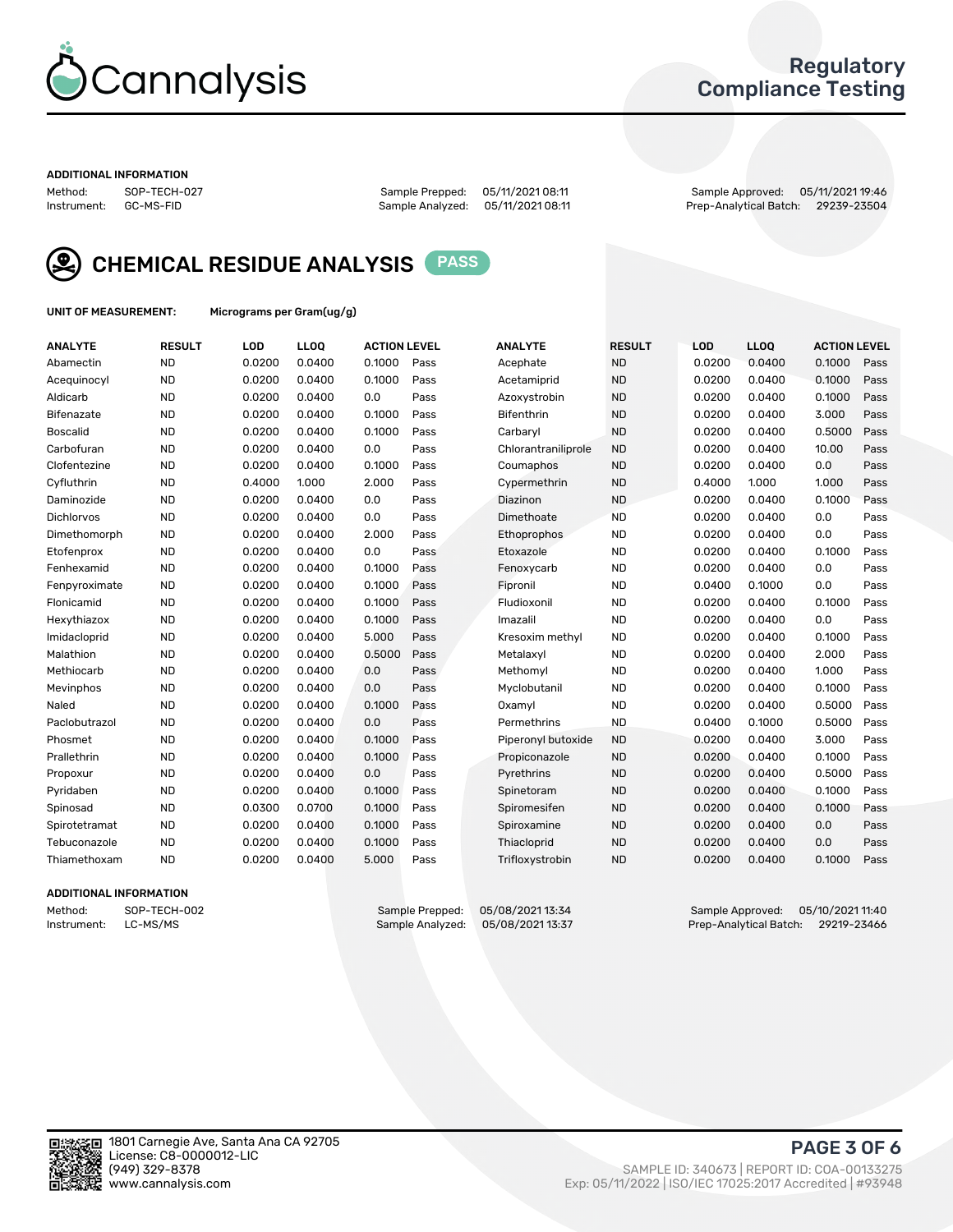

## CHEMICAL RESIDUE GC ANALYSIS PASS

| UNIT OF MEASUREMENT: | Mi |
|----------------------|----|
|                      |    |

crograms per Gram(ug/g)

| <b>ANALYTE</b>         | <b>RESULT</b> | <b>LOD</b> | <b>LLOO</b> | <b>ACTION LEVEL</b> |                  | <b>ANALYTE</b>  | <b>RESULT</b> | LOD              | <b>LLOO</b>            | <b>ACTION LEVEL</b> |      |
|------------------------|---------------|------------|-------------|---------------------|------------------|-----------------|---------------|------------------|------------------------|---------------------|------|
| Captan                 | <b>ND</b>     | 0.1000     | 0.2000      | 0.7000              | Pass             | Chlordane       | <b>ND</b>     | 0.0109           | 0.0136                 | 0.0                 | Pass |
| Methyl parathion       | <b>ND</b>     | 0.0400     | 0.1000      | 0.0                 | Pass             | <b>PCNB</b>     | <b>ND</b>     | 0.0200           | 0.0400                 | 0.1000              | Pass |
| Chlorfenapyr           | <b>ND</b>     | 0.0800     | 0.1000      | 0.0                 | Pass             | Chlorpyrifos    | <b>ND</b>     | 0.0800           | 0.1000                 | 0.0                 | Pass |
|                        |               |            |             |                     |                  |                 |               |                  |                        |                     |      |
| ADDITIONAL INFORMATION |               |            |             |                     |                  |                 |               |                  |                        |                     |      |
| Method:                | SOP-TECH-010  |            |             |                     | Sample Prepped:  | 05/08/202113:34 |               | Sample Approved: |                        | 05/10/2021 17:20    |      |
| Instrument:            | GC-MS/MS      |            |             |                     | Sample Analyzed: | 05/08/202113:37 |               |                  | Prep-Analytical Batch: | 29220-23467         |      |

## RESIDUAL SOLVENT ANALYSIS PASS

UNIT OF MEASUREMENT: Micrograms per Gram(ug/g)

| <b>ANALYTE</b>    | <b>RESULT</b> | LOD    | <b>LLOO</b> | <b>ACTION LEVEL</b> |      | <b>ANALYTE</b>           | <b>RESULT</b> | LOD    | LLOO  | <b>ACTION LEVEL</b> |      |
|-------------------|---------------|--------|-------------|---------------------|------|--------------------------|---------------|--------|-------|---------------------|------|
| Acetone           | <b>ND</b>     | 50.00  | 100.0       | 5000                | Pass | Acetonitrile             | <b>ND</b>     | 50.00  | 100.0 | 410.0               | Pass |
| Benzene           | <b>ND</b>     | 0.5000 | 1.000       | 1.000               | Pass | <b>Butane</b>            | <b>ND</b>     | 50.00  | 100.0 | 5000                | Pass |
| Chloroform        | <b>ND</b>     | 0.5000 | 1.000       | 1.000               | Pass | Ethanol                  | <b>ND</b>     | 50.00  | 100.0 | 5000                | Pass |
| Ethyl Acetate     | <b>ND</b>     | 50.00  | 100.0       | 5000                | Pass | <b>Ethyl Ether</b>       | <b>ND</b>     | 50.00  | 100.0 | 5000                | Pass |
| Ethylene oxide    | <b>ND</b>     | 0.5000 | 1.000       | 1.000               | Pass | Heptane                  | <b>ND</b>     | 50.00  | 100.0 | 5000                | Pass |
| Hexane            | <b>ND</b>     | 50.00  | 100.0       | 290.0               | Pass | <b>Isopropyl Alcohol</b> | <b>ND</b>     | 50.00  | 100.0 | 5000                | Pass |
| Methanol          | <b>ND</b>     | 50.00  | 100.0       | 3000                | Pass | Methylene chloride       | <b>ND</b>     | 0.5000 | 1.000 | 1.000               | Pass |
| Pentane           | <b>ND</b>     | 50.00  | 100.0       | 5000                | Pass | Propane                  | <b>ND</b>     | 50.00  | 200.0 | 5000                | Pass |
| Toluene           | <b>ND</b>     | 50.00  | 100.0       | 890.0               | Pass | Xvlenes                  | <b>ND</b>     | 50.08  | 100.0 | 2170                | Pass |
| Trichloroethylene | <b>ND</b>     | 0.5000 | 1.000       | 1.000               | Pass | 1.2-Dichloroethane       | <b>ND</b>     | 0.5000 | 1.000 | 1.000               | Pass |

#### ADDITIONAL INFORMATION

Method: SOP-TECH-021 Sample Prepped: 05/08/2021 12:27 Sample Approved: 05/10/2021 16:55<br>Sample Analyzed: 05/08/2021 12:28 Prep-Analytical Batch: 29217-23462 Prep-Analytical Batch: 29217-23462



UNIT OF MEASUREMENT: Cycle Threshold (Ct)

| <b>ANALYTE</b> | <b>RESULT</b>                 | LOD   | <b>LLOO</b> |     | <b>ACTION LEVEL</b> | <b>ANALYTE</b>   | <b>RESULT</b> | <b>LOD</b> | <b>LLOO</b>      |                  | <b>ACTION LEVEL</b> |
|----------------|-------------------------------|-------|-------------|-----|---------------------|------------------|---------------|------------|------------------|------------------|---------------------|
| A.fumigatus    | <b>ND</b>                     | 33.00 | 0.0         | 0.0 | Pass                | A. flavus        | <b>ND</b>     | 33.00      | 0.0              | 0.0              | Pass                |
| A. niger       | <b>ND</b>                     | 33.00 | 0.0         | 0.0 | Pass                | A. terreus       | <b>ND</b>     | 33.00      | 0.0              | 0.0              | Pass                |
| <b>STEC</b>    | <b>ND</b>                     | 33.00 | 0.0         | 0.0 | Pass                | Salmonella spp   | <b>ND</b>     | 33.00      | 0.0              | 0.0              | Pass                |
|                | <b>ADDITIONAL INFORMATION</b> |       |             |     |                     |                  |               |            |                  |                  |                     |
| Method:        | SOP-TECH-016, SOP-TECH-022    |       |             |     | Sample Prepped:     | 05/10/2021 06:51 |               |            | Sample Approved: | 05/10/2021 16:27 |                     |

Instrument: qPCR Sample Analyzed: 05/10/2021 07:00 Prep-Analytical Batch: 29227-23480



(949) 329-8378 SAMPLE ID: 340673 | REPORT ID: COA-00133275 Exp: 05/11/2022 | ISO/IEC 17025:2017 Accredited | #93948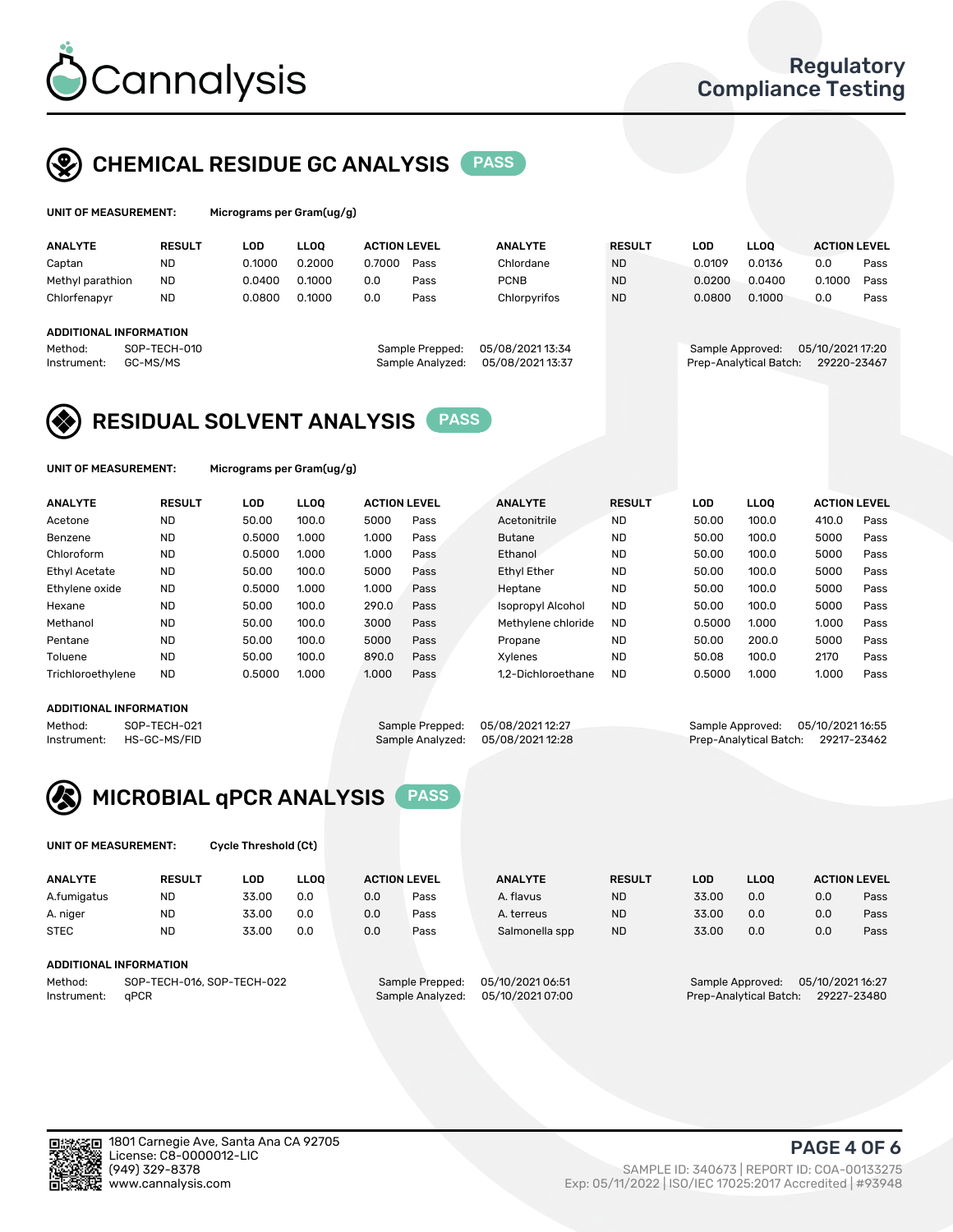



| UNIT OF MEASUREMENT:   |                            | Micrograms per Gram(ug/g) |             |                                     |                                      |               |            |                                            |                                 |      |
|------------------------|----------------------------|---------------------------|-------------|-------------------------------------|--------------------------------------|---------------|------------|--------------------------------------------|---------------------------------|------|
| <b>ANALYTE</b>         | <b>RESULT</b>              | <b>LOD</b>                | <b>LLOO</b> | <b>ACTION LEVEL</b>                 | <b>ANALYTE</b>                       | <b>RESULT</b> | <b>LOD</b> | <b>LLOO</b>                                | <b>ACTION LEVEL</b>             |      |
| Arsenic                | <b>ND</b>                  | 0.0120                    | 0.1000      | 0.2000<br>Pass                      | Cadmium                              | <b>ND</b>     | 0.0072     | 0.0500                                     | 0.2000                          | Pass |
| Lead                   | <b>ND</b>                  | 0.0068                    | 0.0500      | 0.5000<br>Pass                      | Mercury                              | <b>ND</b>     | 0.0060     | 0.0500                                     | 0.1000                          | Pass |
|                        | ADDITIONAL INFORMATION     |                           |             |                                     |                                      |               |            |                                            |                                 |      |
| Method:<br>Instrument: | SOP-TECH-013<br>ICP-MS     |                           |             | Sample Prepped:<br>Sample Analyzed: | 05/11/2021 18:44<br>05/11/2021 18:46 |               |            | Sample Approved:<br>Prep-Analytical Batch: | 05/11/2021 21:34<br>29282-23536 |      |
| (☀                     | <b>MYCOTOXINS ANALYSIS</b> |                           |             | <b>PASS</b>                         |                                      |               |            |                                            |                                 |      |



UNIT OF MEASUREMENT: Micrograms per Kilogram(ug/kg)

| <b>ANALYTE</b>          | <b>RESULT</b> | LOD   | <b>LLOO</b> | <b>ACTION LEVEL</b> |      | <b>ANALYTE</b> | <b>RESULT</b> | LOD   | <b>LLOO</b> | <b>ACTION LEVEL</b> |      |
|-------------------------|---------------|-------|-------------|---------------------|------|----------------|---------------|-------|-------------|---------------------|------|
| Aflatoxin B1            | <b>ND</b>     | 1.000 | 2.000       |                     | N/A  | Aflatoxin B2   | <b>ND</b>     | 2.000 | 5.000       |                     | N/A  |
| Aflatoxin G1            | <b>ND</b>     | 2.000 | 5.000       |                     | N/A  | Aflatoxin G2   | <b>ND</b>     | 2.000 | 5.000       |                     | N/A  |
| <b>Total Aflatoxins</b> | <b>ND</b>     | 10.00 | 14.00       | 20.00               | Pass | Ochratoxin A   | <b>ND</b>     | 1.000 | 2.000       | 20.00               | Pass |
|                         |               |       |             |                     |      |                |               |       |             |                     |      |
| ADDITIONAL INCODMATION  |               |       |             |                     |      |                |               |       |             |                     |      |

#### ADDITIONAL INFORMATION

Method: SOP-TECH-020 Sample Prepped: 05/08/2021 15:27 Sample Approved: 05/10/2021 09:25 Instrument: LC-MS/MS Sample Analyzed: 05/08/2021 15:27 Prep-Analytical Batch: 29233-23475

# FILTH & FOREIGN MATERIAL ANALYSIS PASS

UNIT OF MEASUREMENT: Filth and Foreign Matter (%, #/3g)

| <b>ANALYTE</b>                                              | <b>RESULT</b> | LOD. | <b>LLOO</b> | <b>ACTION LEVEL</b> |                                     | <b>ANALYTE</b>                       | <b>RESULT</b>                                                                 | LOD | <b>LLOO</b> | <b>ACTION LEVEL</b> |      |
|-------------------------------------------------------------|---------------|------|-------------|---------------------|-------------------------------------|--------------------------------------|-------------------------------------------------------------------------------|-----|-------------|---------------------|------|
| IF RH ME                                                    | <b>ND</b>     | 0.0  | 0.0         | 1.000               | Pass                                | <b>IFM</b>                           | <b>ND</b>                                                                     | 0.0 | 0.0         | 25.00               | Pass |
| Mold                                                        | <b>ND</b>     | 0.0  | 0.0         | 25.00               | Pass                                | <b>SSCD</b>                          | <b>ND</b>                                                                     | 0.0 | 0.0         | 25.00               | Pass |
| ADDITIONAL INFORMATION                                      |               |      |             |                     |                                     |                                      |                                                                               |     |             |                     |      |
| Method:<br>SOP-TECH-009<br>Instrument:<br>Visual Inspection |               |      |             |                     | Sample Prepped:<br>Sample Analyzed: | 05/10/2021 09:29<br>05/10/2021 09:30 | 05/10/2021 09:31<br>Sample Approved:<br>Prep-Analytical Batch:<br>29241-23482 |     |             |                     |      |